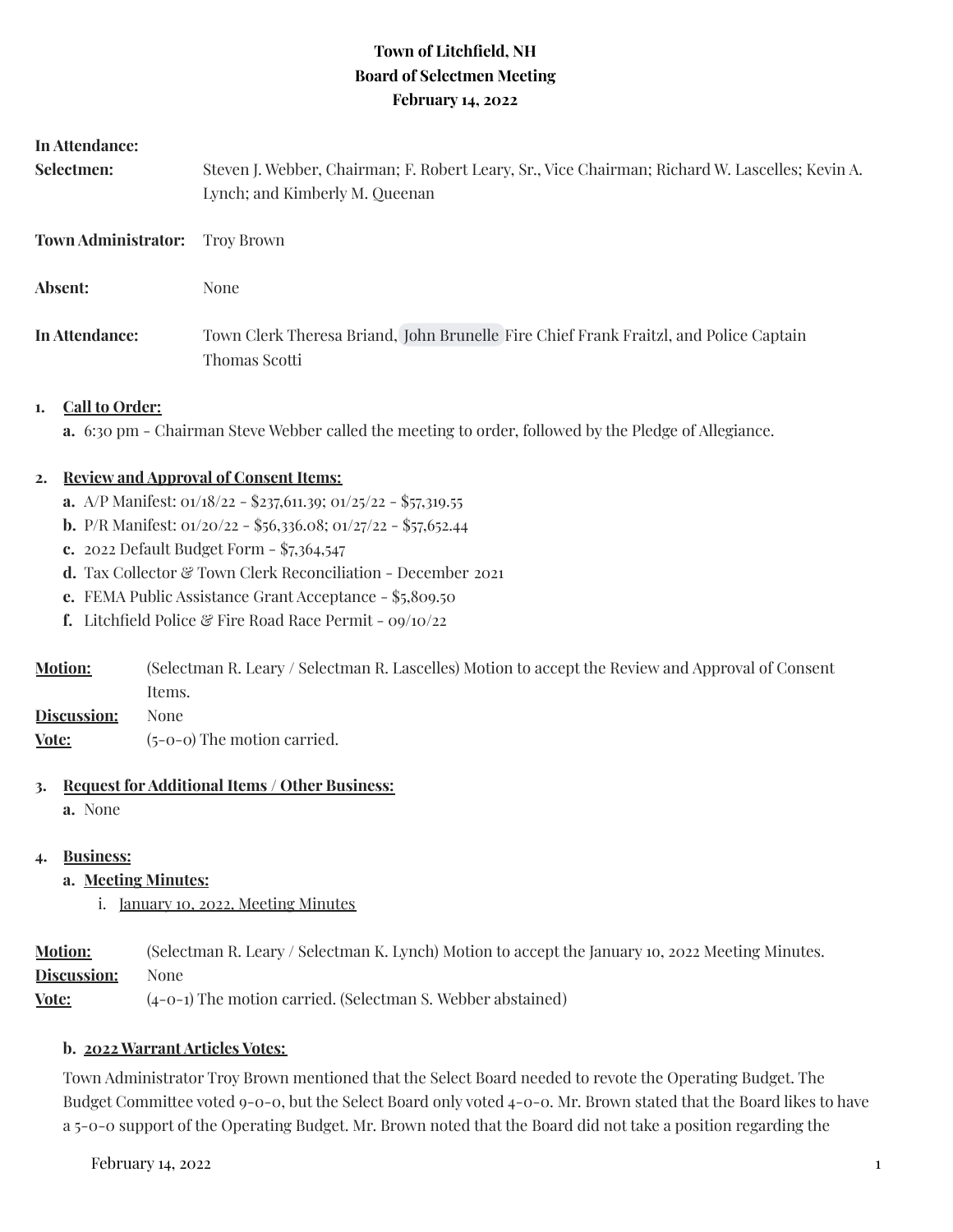Veterans Tax Credit at the last meeting. A couple of Board members wanted to abstain from the vote as they could benefit from the tax credit.

## i. Location and Start Town:

Town Administrator Troy Brown mentioned that the School Board has decided to meet in the gymnasium for the Deliberative Session. The School Board feels that with the Covid numbers still significant, the gymnasium allows for more separation and better airflow. The Emergency Management Team (EMT) met about a week ago and discussed this topic, and they suggested that the Deliberative Session remain in the gymnasium.

Mr. Brown commented that the Select Board needs to decide where to hold the Deliberative Session, either in the gymnasium or the auditorium. LCTV has stated that they can stream the meeting in either location, and the School District has said that the Select Board can use either location.

The School District will start its session at 10 am and end at noon. They discussed how the Select Board could offer a break during the transition and start immediately after the School District session. Mr. Brown stated that the Select Board needs to post a time that their Deliberative Session will begin, even if it starts a little late.

# **Motion:** (Selectman R. Lascelles / Selectman K. Queenan) Motion to post the Deliberative Session for noon. **Discussion:** None

**Vote:** (5-0-0) The motion carried.

ii. Article #8 - Operating Budget: Town Administrator Brown commented that the Operating Budget was in the amount of \$7,413,037. The tax impact is \$.09. The Default Budget is \$7,364,547.

Chairman Webber asked for a motion to re-vote the Operating Budget.

| <b>Motion:</b>                             | (Selectman R. Leary / Selectman K. Queenan) So moved. |
|--------------------------------------------|-------------------------------------------------------|
| <b>Discussion:</b>                         | None                                                  |
| $\mathbf{V}$ $\mathbf{V}$ and $\mathbf{V}$ | $\sim$ $\sim$ $\sim$ The continue commonly            |

**Vote:** (5-0-0) The motion carried.

Chairman Webber asked for a motion to approve the Operating Budget, as written.

**Motion:** (Selectman R. Leary / Selectman R. Lascelles) Motion to approve the Operating Budget, as written. **Discussion:** The Select Board recommended the Operating Budget 5-0-0, and Budget Committee recommended  $0 - 0 - 0$ .

**Vote:** (5-0-0) The motion carried.

iii. Article #20 - Veterans' Credit:

To see if the Town will vote to increase the Veterans' Tax Credit and the All Veterans' Tax Credit from \$500 to \$750 per year? Town Administrator Brown commented that the Budget Committee would not take action regarding this article because the Town does not need to raise and appropriate funds.

**Motion:** (Selectman K. Queenan / Selectman K. Lynch) So moved.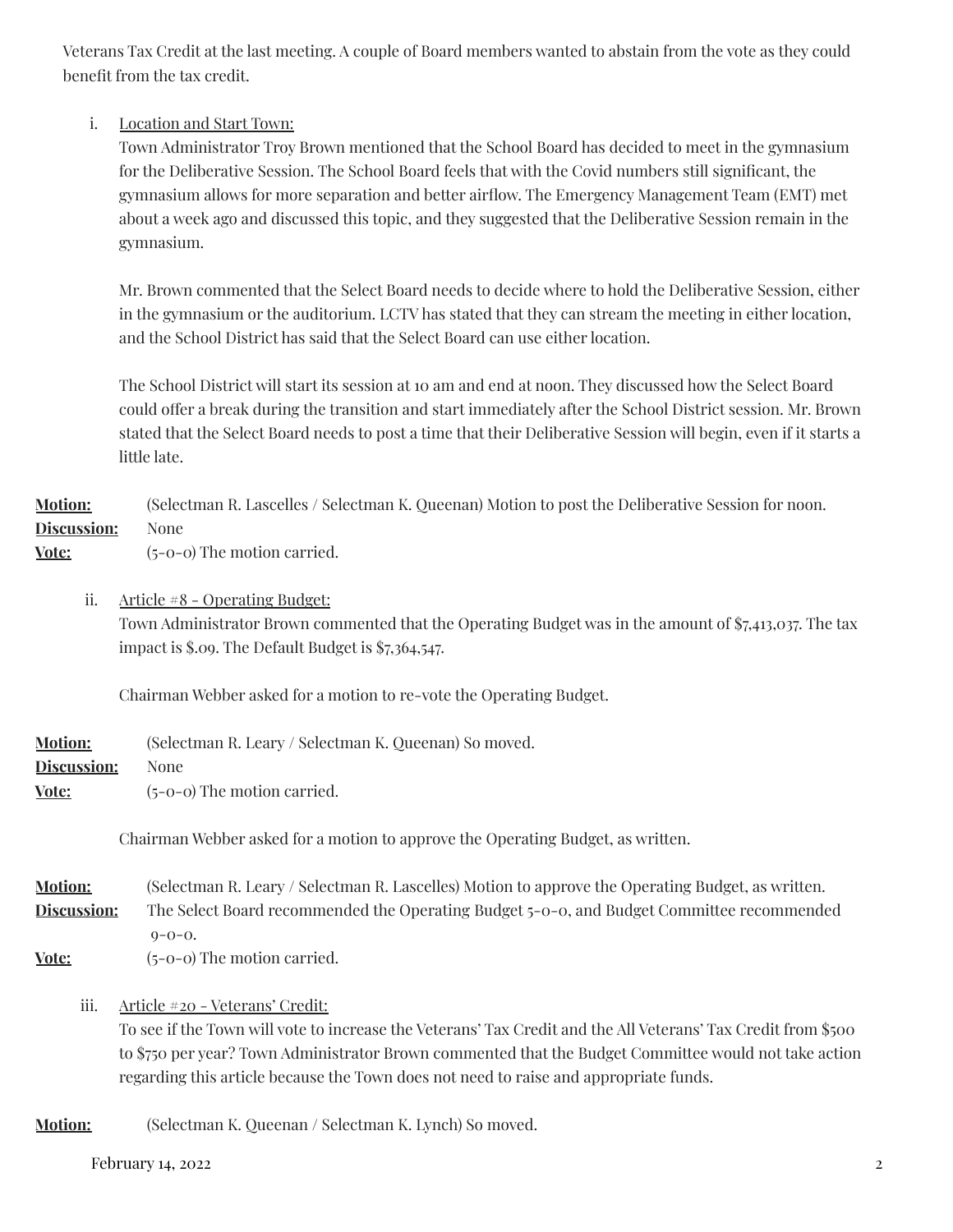**Discussion:** None **Vote:** (3-0-2) The motion carried. (Selectmen Rich Lascelles and Robert Leary abstained)

> The Town will wait for the Planning Committee to act on Articles 2 - 7. The Town will also work with the Department of Revenue Administration (DRA), and there is a budget form that both the Budget Committee and the Select Board will need to sign. The Select Board should be ready to sign the form on Thursday, January 27.

| iv. |                | <u>Warrant Article Assignments:</u>                           | <u>Assignee</u>         |
|-----|----------------|---------------------------------------------------------------|-------------------------|
|     | a.             | #1 - Election of Officers                                     | n/a                     |
|     | $\mathbf{b}$ . | $#2$ – Zoning Amendment 1                                     | <b>Planning Board</b>   |
|     | c.             | #3 - Zoning Amendment 2                                       | Planning Board          |
|     | d.             | $#4$ – Zoning Amendment 3                                     | <b>Planning Board</b>   |
|     | e.             | $#5$ – Zoning Amendment 4                                     | <b>Planning Board</b>   |
|     | f.             | #6 - Zoning Amendment 5                                       | <b>Planning Board</b>   |
|     | g.             | #7 - Zoning Amendment 6                                       | <b>Planning Board</b>   |
|     | h.             | #8 - Operating Budget                                         | <b>Budget Committee</b> |
|     | i.             | #9 - Human Services and Health Agencies                       | Selectman S. Webber     |
|     | j.             | #10 - Full-Time Highway Position                              | Selectman K. Lynch      |
|     | k.             | #11 - Full-Time School Resource Officer Position              | Captain T. Scotti       |
|     | 1.             | #12 - Part-Time Clerk Position                                | Selectman R. Leary      |
|     | m.             | #13 - Fire Engine Lease Purchase                              | Fire Chief F. Fraitzl   |
|     | n.             | #14 - Property Revaluation Expendable Trust Fund              | Selectman K. Queenan    |
|     | 0.             | #15 - Technology & Communication Expendable Trust Fund        | Town Adm. T. Brown      |
|     | p.             | #16 - Fire Vehicle and Equipment Repair Expendable Trust Fund | Selectman R. Lascelles  |
|     | q.             | #17 - Public Works Expendable Trust Fund                      | Selectman S. Webber     |
|     | r.             | #18 - Conservation Fund Cap Amendment                         | Selectman K. Lynch      |
|     | S.             | #19 - Farmland Capital Reserve Fund                           | Town Adm. T. Brown      |
|     | t.             | #20 - By Petition (Veterans' Tax Credit)                      | Selectman R. Leary      |
|     |                |                                                               |                         |

# **c. Moderator and Town Clerk Meeting:**

Town Clerk Theresa Briand spoke to the Select Board about when the Town needs to have the Deliberative Session. The Select Board acknowledged that previously the Town would use one weekend, and the School District would use the next weekend. This time the Town and School District are using the same day.

Town Administrator Brown mentioned that the 2022 NHMA SB2 reads, "Saturday, February 5 is the earliest date to hold the first session of Town Meeting. Saturday, February 12 is the last day to hold a session." The Board agreed that it was smart to combine both Deliberative Sessions on the same day in case of bad weather.

Mr. Brown stated that the Select Board would meet with the Town Moderator and Town Clerk to review the warrant articles. This will be the second year in a row that the Deliberative Sessions will be held in the gymnasium. The residents attending the Deliberative Session will be informed that it is recommended that they wear a mask. If a resident chooses not to wear a mask, there will be a gymnasium section where they can sit. Chief Fraitzl informed the Board that they have masks in case masks are required.

Mr. Brown commented that the Board would need to make a motion to amend Article #13 - Fire Engine Lease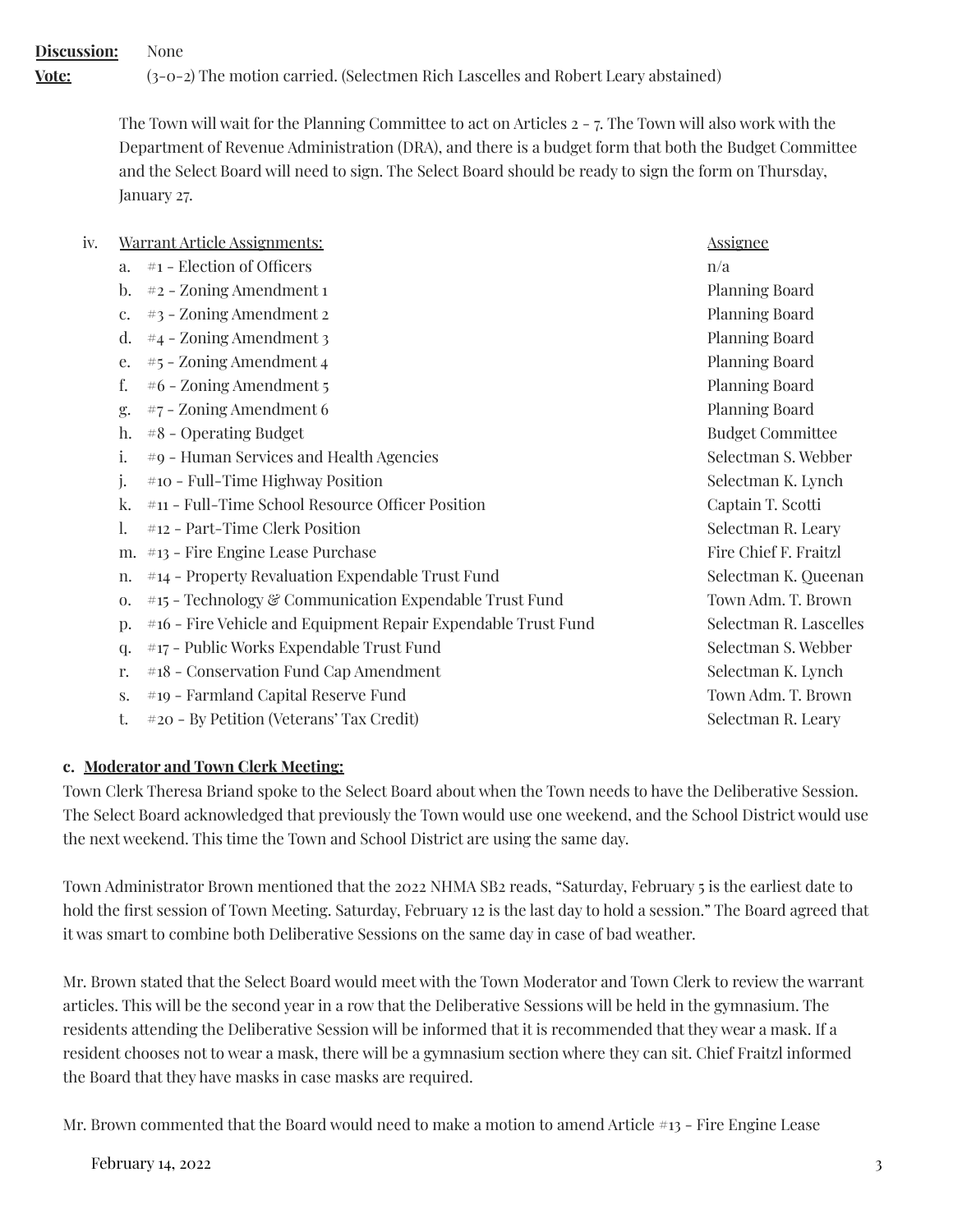Purchase. The Town received a guaranteed price proposal of \$680,000. The Budget Committee has already decided on the Article, so someone will need to make the motion at the Deliberative Session. The Select Board will then hold a meeting after the Deliberative Session to vote on the amended motion.

# **d. Unmarked Town Vehicles:**

Town Administrator Troy Brown commented that at the last meeting during public comment, Mr. Cabral made comments during Public Input that he was hearing concerns about the unmarked Town vehicles. The Select Board mentioned that they would discuss this issue at the next Selectmen's meeting.

Mr. Brown stated that he asked the Fire Chief and Police Chief to provide the Board with written explanations why some vehicles within each Department remain unmarked. Mr. Brown mentioned that both explanations were very similar. The Police Department has three unmarked vehicles (Police Chief, Captain, and Detective). The Fire Department has the Command Vehicle. He noted that these vehicles are assigned to Town employees either by contract or agreement based on their position.

Mr. Brown mentioned that they took a look at the surrounding Towns to see if things were being done differently. He noted that it is very common that these vehicles are unmarked. The unmarked police vehicles are working vehicles that may require undercover investigative work. Mr. Brown commented that other towns see that their marked police vehicles are parked outside their house or in a parking lot and are getting vandalized. The point was made that there is equipment within the police vehicle that is very expensive.

Captain Scotti commented that the Litchfield Police Department is involved in operations with the State of New Hampshire. One of the operations that the Police Department assists with is called "Operation Hammer." These vehicles are used consistently for police business purposes.

Mr. Brown noted that the Town has employees whose contract allows them to use their assigned vehicle for personal use. Selectman Lynch stated that the vehicles should be marked and not used for personal reasons. Selectman Leary mentioned that he always believed the vehicles should be marked but acknowledged that Mr. Brown and Captain Scotti brought up good reasons not to mark the vehicles. Selectman Lascelles stated that he did not see a problem putting a town seal on a vehicle. Chairman Webber stated that he did not see the benefit of marking a town vehicle.

Fire Chief Fraitzl commented that the marking of the Fire Department vehicles was always at the discretion of the Fire Chief. Chief Fraitzl mentioned that there is a lot of money tied up in the Command Vehicle. Suppose someone broke into the vehicle and stole the portable radio. In that case, the Fire Department and the Police Department are impacted because the portable radio has the frequencies for the other portable radios.

Chief Fraitzl noted how the fully marked Bedford Command Vehicle had items stolen from it. He added that a resident, a couple of years ago, followed the Chief and took photos of every place the Chief had parked the Command Vehicle. Chief Fraitzl stated that he considered that borderline stalking. He noted that Fire Chiefs in the surrounding Towns are not comfortable driving their Command Vehicles because the markings act as an advertisement.

Chief Fraitzl mentioned that only two of eight Officers within the Fire Department use the Command Vehicle. Most of the time, the Officers would prefer not to use the Command Vehicle because of the inconvenience. He described how an Officer would have to drive to the fire station and pick up the Command Vehicle, then drive the vehicle for work purposes, and return the Command Vehicle at the end of the day to be able to go home. Most of the Officers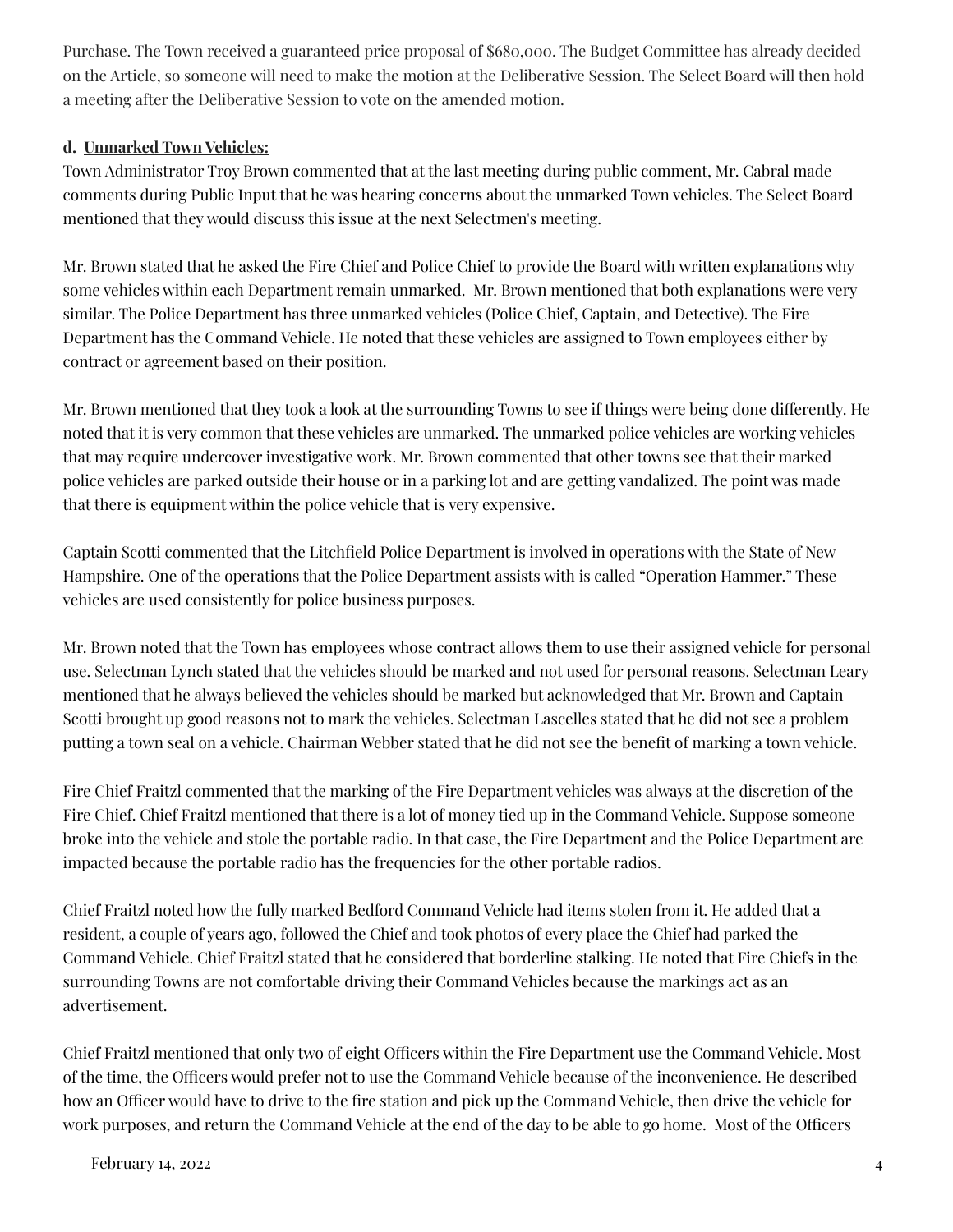would prefer to use their vehicles.

Chief Fraitzl stated that the Command Vehicle carries about \$40,000 to \$50,000 worth of equipment, more than the cost of the vehicle.

Selectman Lascelles asked Chief Fraitzl how he justified having the vehicle leaving Town with all that equipment. Selectman Lascelles added that a vehicle with all that equipment should remain in Town. Chief Fraitzl stated that unless he comes to the fire station and picks up the Command Vehicle, it is unlikely that anyone else will use the vehicle.

Chief Fraitzl said that the Command Vehicle could communicate with multiple radios, track accountability on the fire scene, have a layout, reference material, a well-stocked medical bag, an AED, multi-gas meter, four spare portable radios, and a thermal engine camera. He noted that the equipment in the Command Vehicle is not the only piece of equipment; the other Fire Engines have similar equipment.

Selectman Kim Queenan asked if there was a benefit to having the Town Seal on the vehicles. No one could provide a benefit for putting the Town Seal on the vehicles. Selectman Lascelles mentioned that he had no problem leaving the Command Vehicle unmarked. Still, he had an issue with an \$80,000 Command Vehicle leaving the Town and not be used if there was an emergency. Chief Fraitzl stated that the Utility Vehicle has similar equipment and that the Deputy rides in the front seat of the fire truck, not the Command Vehicle.

Chairman Steve Webber asked the Board how they wanted to proceed. Selectman Lynch stated that he believed vehicles should have the markings on them, and the Command Vehicle should remain in Town. Chairman Webber noted that it sounded as if no other Officer wanted to use the Command Vehicle, except for Chief Fraitzl.

**Motion:** (Chairman S. Webber / Selectman K. Queenan) Motion that we keep the vehicles, in discussion, unmarked. **Discussion:** Selectman Leary mentioned that it is important that the Town keep everything the same, no matter how the Select Board decides to proceed. **<u>Vote:</u>** (3-2-0) The motion carried. (Selectman Lascelles and Selectman Lynch voted 'no')

# **e. Personnel PolicyAmendment:**

Mr. Brown stated that this was introduced at the last Select Board meeting.

# i. **Two-Week Notice Requirement:**

Mr. Brown mentioned that in the last six months more than a few employees have quit and not provided a two-week notice. He commented how the Department Heads spoke to him at a meeting regarding doing something that would make the employees want to provide a two-week notice.

Mr. Brown reviewed the Town Two-Week Notice and the Union Two-Week Notice policies. He mentioned that the Union Buyback requires employees to provide a two-week notice, or their Earned Time Buyback would be reduced by 50%. Currently, the Non-Union employees can walk into the office and say they quit and not provide a two-week notice without a penalty. Mr. Brown described the management issues that can occur when employees do not provide proper notice.

Mr. Brown mentioned that copying the Union Two-Week Policy would provide an incentive for the employee to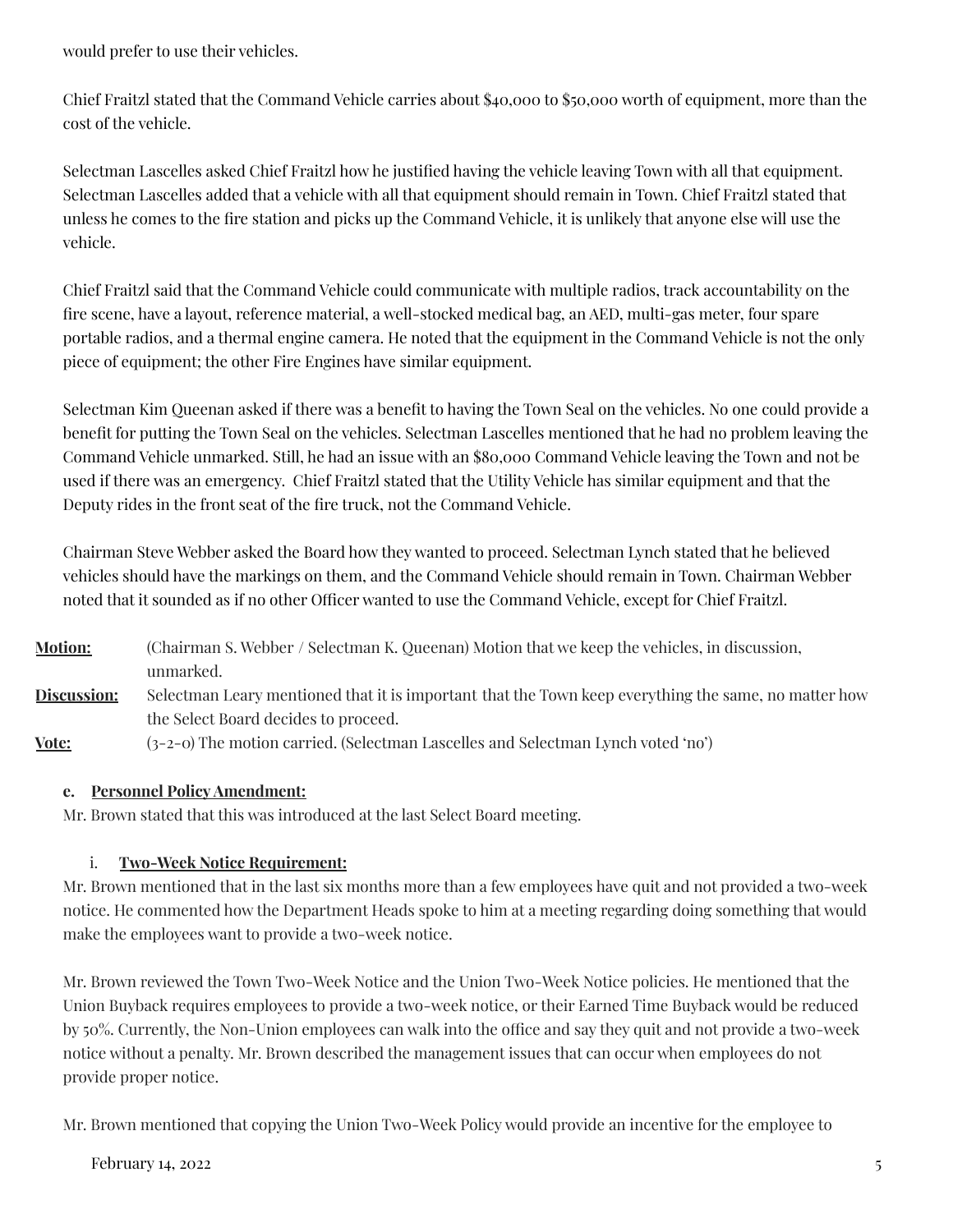provide a two-week notice and not be penalized. He noted that the Select Board would be provided language that gives them discretionary authority. If an employee cannot provide a two-week notice, the Select Board would have the authority to waive the requirement. This would be on a case-by-case basis.

Mr. Brown reviewed the Town Buyback and the Union Buyback policies. He mentioned that the Union Buyback requires that the employees be eligible for buyback provided that they have at least ten days remaining banked. He commented that non-union employees had sold their Earned Time back to the Town and later found themselves without any Earned Time to use when they needed it.

If the Board approves the policy, the effective date would be April 2022.

**Motion:** (Selectman R. Lascelles / Selectman K. Queenan) Motion to accept the policy change. **Discussion:** None **Vote:** (4-1-0) The motion carried. (Selectman Leary voted 'no')

# **f. Annual PolicyApproval (second read):**

# i. **Credit Card Policy:**

Mr. Brown commented that at the last meeting, he introduced and did an overview of the Credit Card Policy and the Fund Balance Policy.

| Employee             | Amount      |
|----------------------|-------------|
| John Brunelle        | \$10,000.00 |
| Ben Sargent          | \$5,000.00  |
| Kevin Brown          | \$2,500.00  |
| <b>Frank Fraitzl</b> | \$2,500.00  |
| Karen White          | \$2,500.00  |
| <b>Troy Brown</b>    | \$2,500.00  |
| Vicki Varick         | \$2,500.00  |
| Theresa Briand       | \$2,000.00  |
| Gerry Pilon          | \$500.00    |
| Total                | \$30,000.00 |

# **Purpose:**

To establish those procedures under which Department Heads will control the use of the Credit Card assigned to them. These procedures are intended to accomplish the following:

- 1. To ensure that the procurement with credit cards is accomplished in accordance with the policy and procedures established by the Board of Selectmen.
- 2. To enhance productivity, significantly reduce paperwork, improve controls, and reduce the overall cost of small purchases.
- 3. To ensure appropriate internal controls are established within each department, procure credit cards to be used only for authorized purchases.
- 4. To ensure that the Town bears no legal liability from inappropriate use of Credit Cards.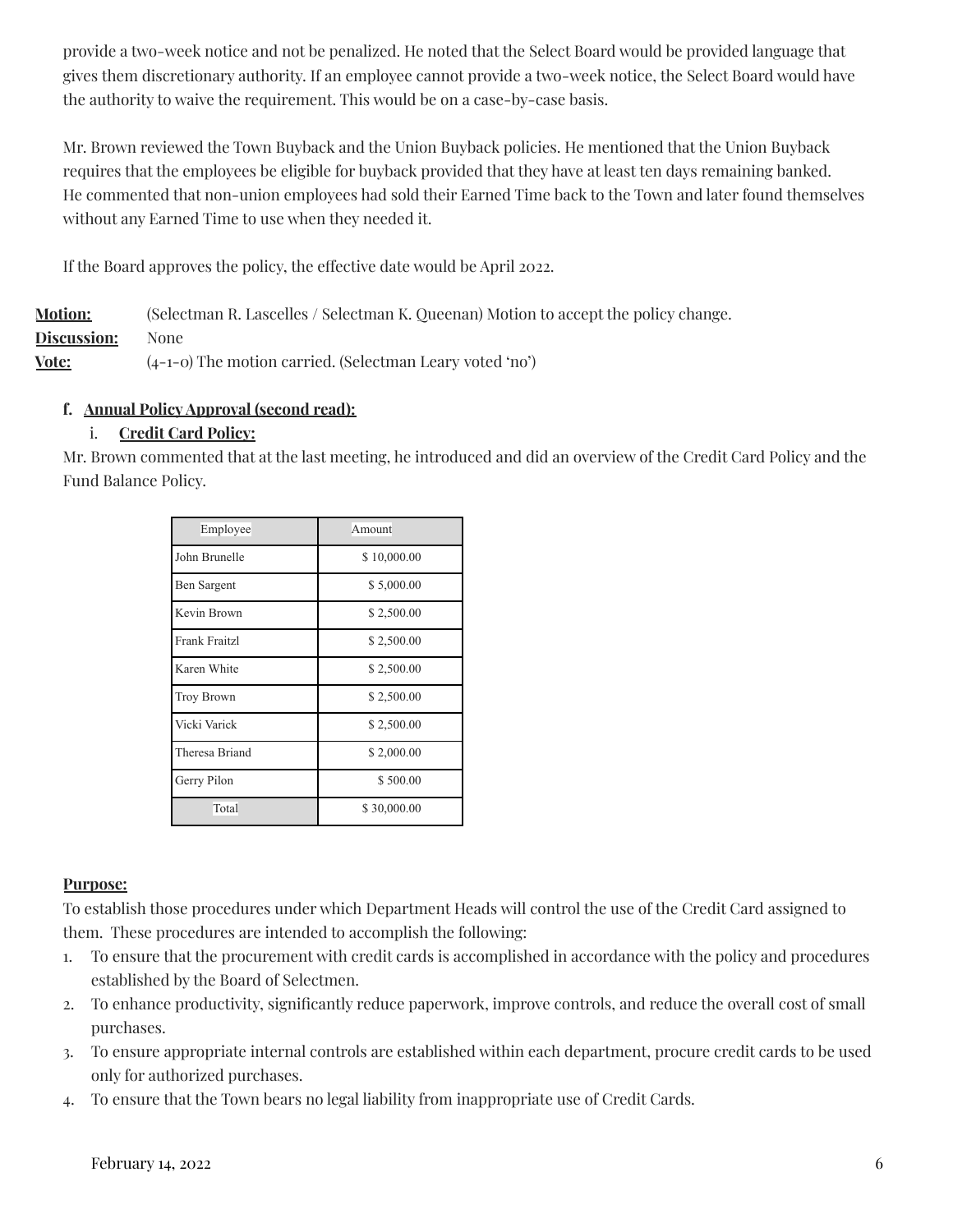The credit card will not be used for personal purchases of any kind. Use of the credit card for personal purchases or expenses with the intention of reimbursing the Town is prohibited.

Each credit card is embossed with the cardholder's name and shall not be lent to any other person. Cardholders are responsible for the security of the credit card. All precautions shall be used to maintain the confidentiality of the cardholder's account numbers and the credit card's expiration date.

All purchases made with a credit card must adhere to purchasing requirements in the Town's purchasing policy.

**Motion:** (Selectman K. Lynch / Selectman K. Queenan) Motion to accept the Credit Card Policy, as stated. **Discussion:** None **Vote:** (5-0-0) The motion carried.

### **ii. Fund Balance Policy:**

The Fund Balance has different categories:

- a. Nonspendable Fund Balance
- b. Restricted Fund Balance
- c. Committed Fund Balance
- d. Assigned Fund Balance
- e. Unassigned Fund Balance

2021 Fund Balance Retention Established at Tax Rate Setting is \$2,430,296.00 or 9.68% retention.

**Motion:** (Selectman R. Lascelles / Selectman R. Leary) Motion to accept the Fund Balance Policy, as stated. **Discussion:** None

**Vote:** (5-0-0) The motion carried.

#### **g. Annual Review and Discussion (first read):**

#### **i. Town Seal Policy:**

RSA 31:93 indicates that: "Every town shall provide for the use of its Town Clerk, an Official Seal, bearing the name of the Town and the date of its incorporation, and such general design as may be approved by the Selectmen thereof. Papers issued from the office of the Town Clerk may be attested therewith."

The Town of Litchfield has produced a seal that graphically represents the municipality and includes the name of the Town of Litchfield and the information that Litchfield was incorporated in 1734.

As part of its statutory responsibility, the Town has an embossing seal used on certain official documents. This embossing seal is in possession of the Town Clerk as required by RSA 31:93.

Beyond this embossing seal, the Board of Selectmen has authorized the Town seal to be used for a number of official municipal purposes. These uses include, but may not be limited to:

- a. Letterhead and envelopes for various Town Officials, Boards, and Commissions
- b. Business cards for various Town Officials checks issued by the Town of Litchfield
- c. Publication of the Annual Report of the Town of Litchfield
- d. Publication of various regulations and ordinances of the Town of Litchfield
- e. Within the department logos of the Litchfield Fire Department, Litchfield Police Department, and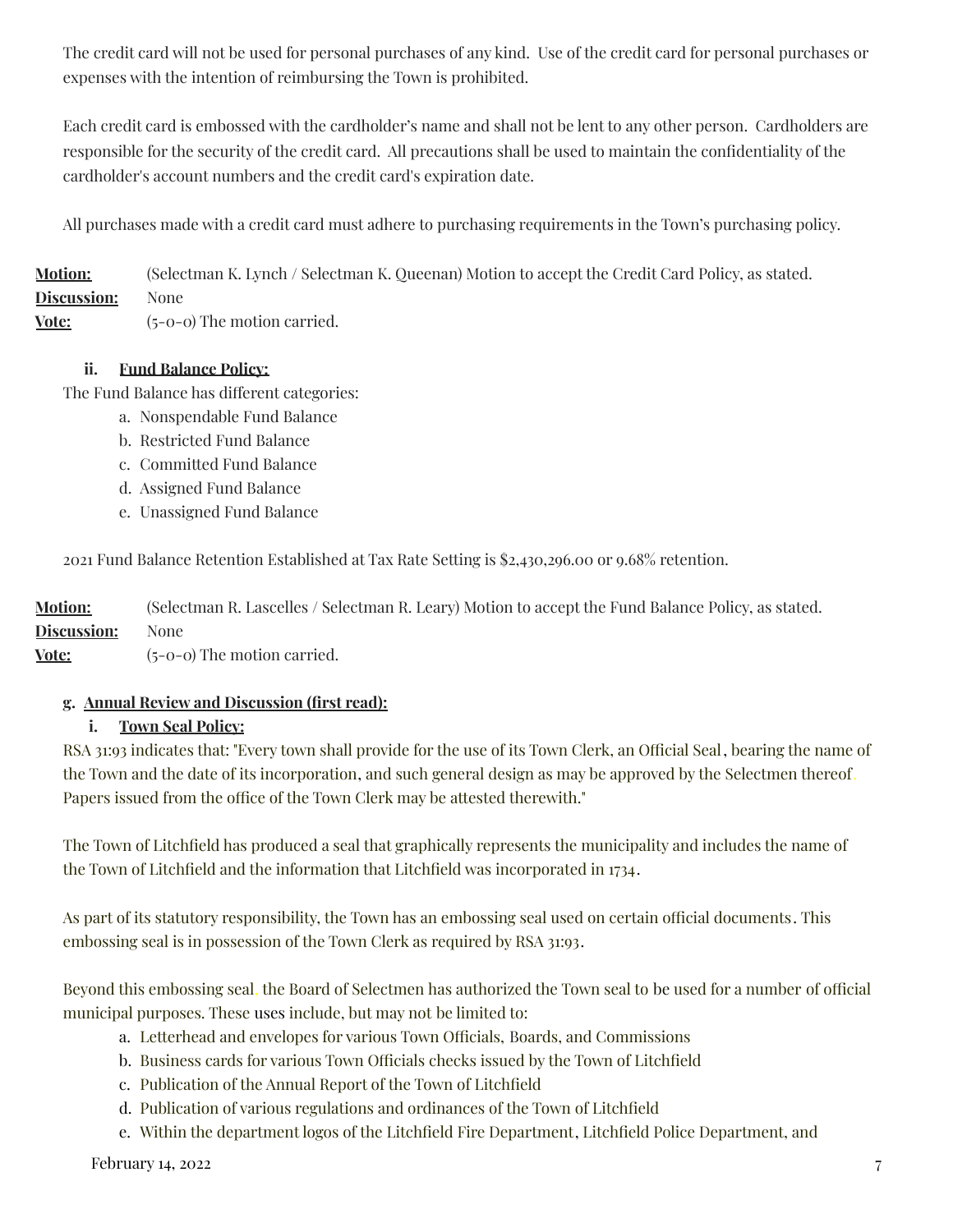- f. Litchfield Highway Department as seals appearing on vehicles owned by the Town of Litchfield such as fire trucks, police cruisers, and highway trucks
- g. As an identifier on official Town of Litchfield websites
- h. Street signs and other official information signs posted by the Town
- i. On the official ballot used for Town of Litchfield and Litchfield School District elections
- j. Identifying clothing that is worn by Town of Litchfield officials or personnel.

The seal of the Town of Litchfield is intended only to be used for official business of the Town of Litchfield, its Officials, Departments, Boards, and Commissions.

This seal's design, arrangement, presentation, and layout is the property of the Town of Litchfield, NH, and may be used only for official use by the Town of Litchfield as outlined in this policy.

No other use of the Town Seal is permitted without prior written permission from the Select Board .

The Town reserves the right to take appropriate legal action to remedy any unauthorized use of the Town of Litchfield seal, including but not limited to seeking injunctive relief, costs, and attorney's fees in the Superior Court.

The Board discussed how Matt Lepore came to the Select Board and requested permission to use the Town Seal on the Town Flag. Chairman Webber noted that Mr. Lepore should have asked permission to use the Town Seal before starting his project. The Town voted to accept Matt Lepore's flag as the Town Flag.

# **ii. Investment Policy:**

Town Administrator Brown stated that State law requires the Select Board to annually review and adopt a policy for the investment of public funds that provides a framework for the Town Treasurer to follow. In addition to compliance with state law, the primary purpose is to preserve the safety of principal and liquidity of cash to support operational needs.

The policy requires that the Town maintains annual bonding levels with its property liability insurance carrier. The policy allows the Treasurer to delegate deposit authority to ensure deposits are conducted at least every week and daily if cash exceeds \$1,500.

Selectman Lascelles asked how the Trustees of Town Funds are impacted by this policy. Mr. Brown stated that they are not impacted by the policy because they oversee their own funds.

# **5. Public Input @ 7:46 pm:**

Public Input closed at 7:47 pm

# **6. Business (cont.):**

# **h. School Impact Fees:**

Town Administrator Troy Brown informed the Board about a letter from the School District regarding Impact Fees. The School District has come across a couple of other problems with CHS. One of the problems is inadequate water pressure due to the wrong size piping installed at the time of construction. The solution is the installation of a booster pumping system and the replacement of intake piping to increase the water pressure servicing the building. We are waiting on an estimate for this work, which is anticipated to be between \$40,000 and \$50,000.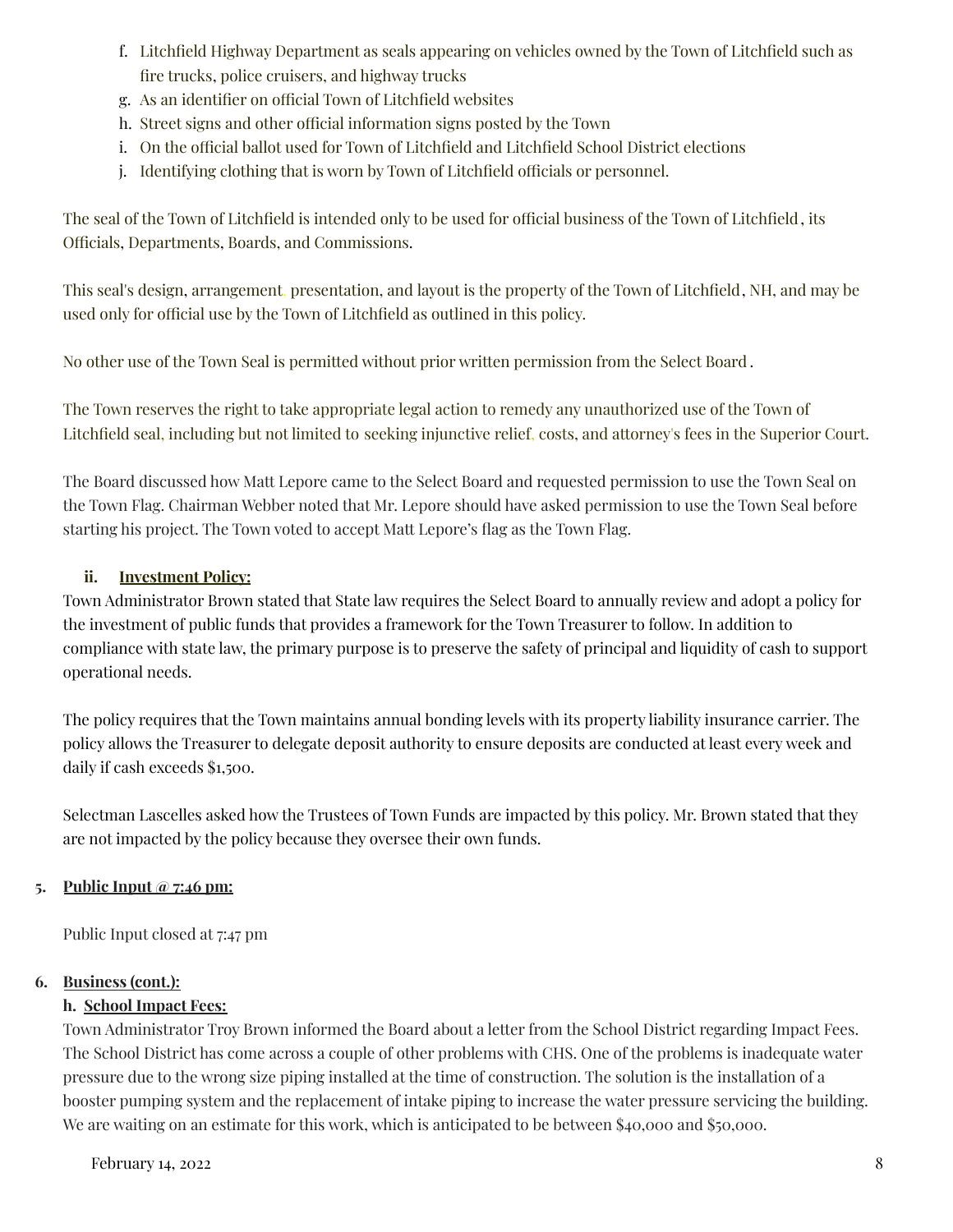Mr. Brown stated that the School District is also upgrading the interior lighting with energy-efficient LED fixtures. This project is anticipated to cost approximately \$315,000, with a portion expected to be covered by grant funding. This investment will provide the School District with significant future energy savings.

In July 2021, the School District requested the Impact Fees for the HVAC improvements. The Select Board authorized the use of \$279,800 for specifically HVAC improvements. The Select Board made it clear that the funds were only used for the HVAC. The School District has requested that the Board amend the usage from HVAC only to water pressure issues and for LED light fixtures.

Mr. Brown mentioned that the Board felt comfortable with providing \$279,800, and now the Town is comfortable saying that the School District has \$315,000 available for them to expend. Mr. Brown noted that if the Board authorized the release of the Impact Fees, the School District would then go out, spend the money, and provide the Town with the receipts. The Town would then reimburse the School District for their expenditure.

Mr. Brown suggested the following motion, "Motion to expand the authorized July 26, 2021 purpose and amount of the high school Impact Fees from \$279,800 for HVAC expenses only to \$315,000 for HVAC, water booster pump, intake piping, and energy efficiency LED lighting costs."

# **Motion:** (Selectman R. Lascelles / Selectman K. Lynch) So moved.

**Discussion:** Selectman Leary stated that he would be in favor of releasing the extra funds exclusively for these other items. He added that the Select Board had already released the Impacts Fees for the HVAC only. Mr. Leary preferred that these Impact Fees be released only for the water booster pump, intake piping, energy efficiency LED lighting costs, and nothing else.

Selectman Leary pointed out that there were members of the Budget Committee during the Budget Committee meetings claiming that the School District was allegedly moving funds around. He noted that if the Select Board said that the funds could only be used for a particular reason, it would keep the School District on target. Selectman Leary pointed out that a common argument during the Budget Committee meetings was that this is a bottom line budget, and the School District can move the money any way they want.

Chairman Webber commented that the School District's request makes it appear like they want to negate the HVAC only request and use the funds only for the water booster pump, intake piping, and energy efficiency LED lighting costs. Mr. Brown said that the School District wants to repurpose and expand their request.

The Board discussed Selectman Leary's suggestion and agreed that they needed more information regarding what happened to the School District's initial request. Mr. Brown stated that he would contact Business Administrator Cory Izbicki regarding the School District's request and what happened with the HVAC funding request. **Vote:** (o-0-0) No vote was taken.

# **i. Hudson Water Department Conservation Plan:**

Town Administrator Troy Brown stated that he wanted to put the Hudson Water Department Conservation Plan on the agenda because it arrived in Town by Certified Mail. Mr. Brown spoke with the Public Works Engineer from Hudson, and this is a process that the Town of Hudson is required to do every three years. The Town of Hudson submits the report to the State of New Hampshire.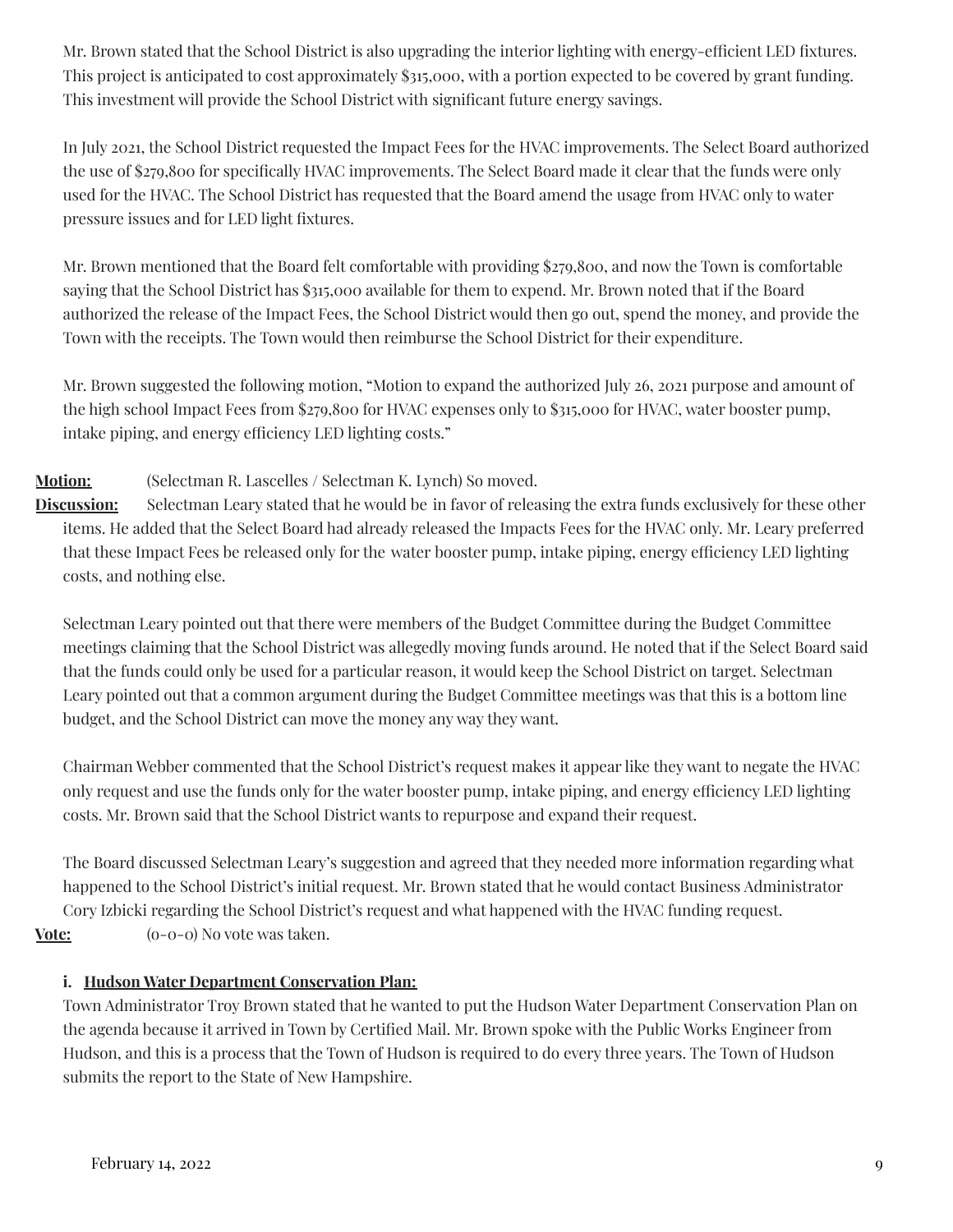Mr. Brown commented that the report summarizes an update regarding where the Town of Hudson is at with their assets, well production, other sources of water, and how they are meeting standards set by the State and Federal Government.

The document was sent to the Town of Litchfield, the NRPC, and Pennichuck.

The Town of Hudson is having discussions regarding whether to invest \$10M to put in filtration systems to make the water drinkable. They are also looking at purchasing water from another source.

Selectman Lascelles asked Town Administrator Brown if he had received an update regarding the residents still receiving bottled water. Mr. Brown said that he had not received an update, and he would reach out and ask for an update.

## **j. Other Business:**

a. None

# **k. Town Administrator Report:**

Town Administrator Troy Brown mentioned that the Town received notice from the NH-DHHS that they will have a virtual meeting on Thursday, January 27 at 6:30 pm, they will have a virtual meeting. Merrimack, Litchfield, Londonderry, and Bedford are all invited to attend and participate. The discussion will cover the concerns regarding cancer. Selectman Lascelles commented that he is registered to attend the meeting. Selectman Leary noted that he received a letter informing him of their wells' high levels of PFOA. He suggested that anyone who receives the letter should get their wells tested.

Mr. Brown stated that the Town committed to changing the street lights to LED lights. The decision was made based on receiving rebates from Eversource. He noted that the rebate was around \$100 a fixture. The company that the Town is working with has put in the paperwork to win the funding if it is approved. If the State decides to reverse its decision regarding funding the program, the Town will seek retroactive payments.

Mr. Brown commented that Jayson Brennen contacted him regarding how the Town of Hudson is scheduling a flyover in April or May and gathering new digital imagery of the community. Mr. Brennen contacted the company that will be doing the flyover for Hudson and asked how much it would cost to do the same for the Town of Litchfield. The cost would be around \$7,000 to \$10,000. Mr. Brown mentioned that the Town could pay for this using ARPA funds or Storm Water Management funds. He explained how the GIS could be used to benefit the Town.

Mr. Brown provided an update regarding the Pat Jewett Volunteer Appreciation Award for 2022. He informed the Board that the ceremony was canceled due to the peak of the Omicron Virus. It is not a good time to invite friends, relatives, grandchildren, and community leaders to conduct an award ceremony. He noted that there is no coordinator at this time, and the event is normally held as close to March 1st as possible.

The Board discussed their options, and they decided to have the event outside in late spring or early summer.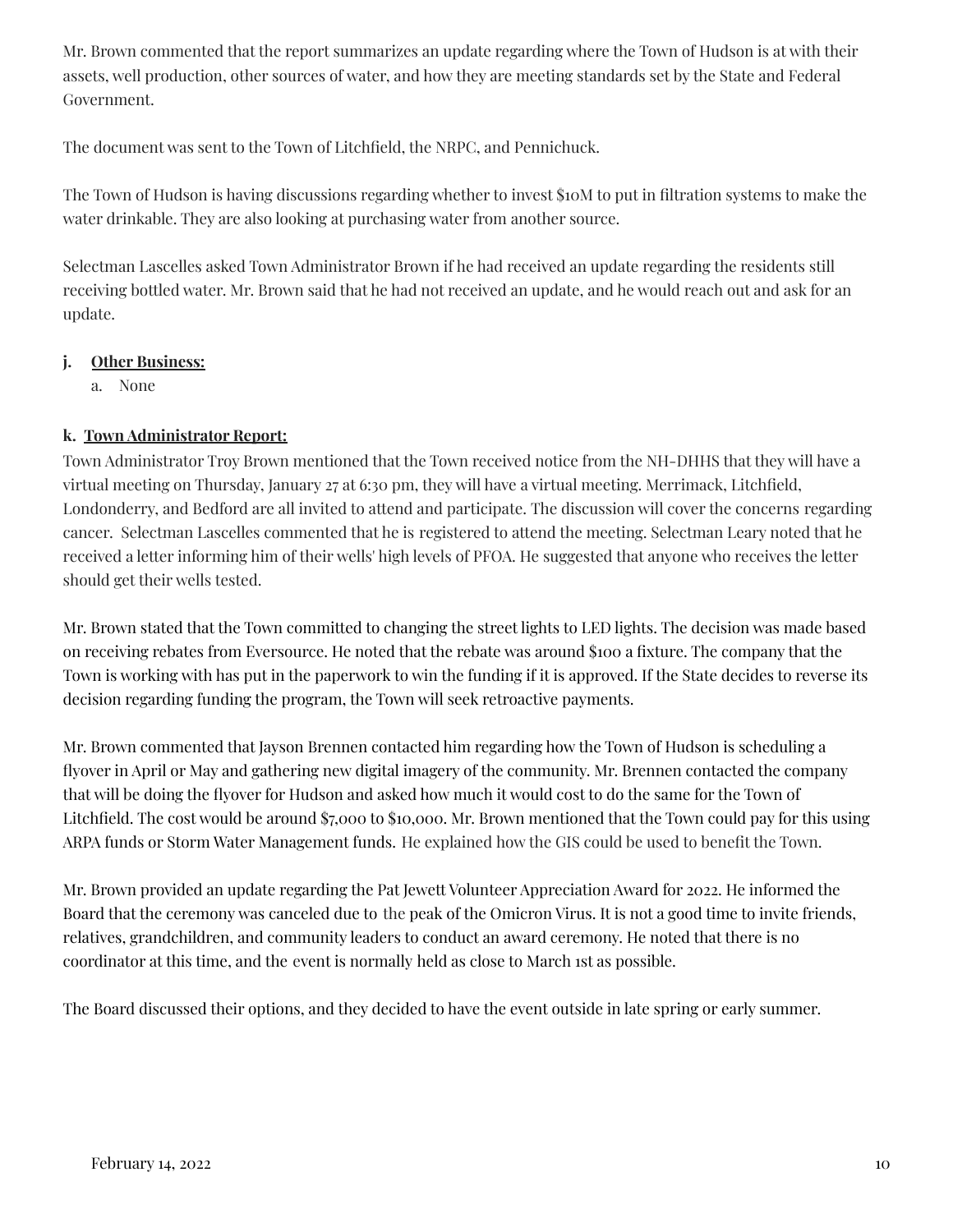## **7. Selectmen Reports:**

# **a. Selectman S. Webber:**

## i. **Emergency Management Team:**

The Emergency Management Team met last week and discussed potential or rolling blackouts that could happen with Eversource. This blackouts could occur because of the fuel issue and the winters worsening.

### ii. **Recreation Commission:**

The next Rec Commission meeting will meet on Tuesday, January 25 at 7:30 pm

### iii. **School Facilities Improvement Committee:**

The next School Facilities Improvement Committee meeting will be on February 9

### iv. **Capital Improvement Planning Committee:**

The Capital Improvement Planning Committee will likely meet after the Town Meeting

### **b. Selectman R. Leary - Budget Committee:**

Selectman R. Leary commented that the Budget Committee is all wrapped up. The Deliberative Session is February 5.

### **c. Selectman R. Lascelles - Heritage Commission:**

Nothing to report.

## **d. Selectman K. Lynch - Conservation Commission:** Nothing to report.

### **e. Selectman K. Queenan - Planning Board & NRPC:**

### **i. Planning Board-**

Selectman K. Queenan mentioned that the Planning Board has a special meeting on Tuesday, January 26, at 7 pm. The meeting will be a Public Hearing to consider changes to the Litchfield zoning and site plan regulations.

The Planning Board will have their next regular meeting on Tuesday, February 1, at 7 pm. She mentioned that Dar-Col Farm, which is across from Corning Road, is back on the table. She noted that there would be a total of 66 townhomes. She added that it is really 64 homes, but the old home will stay on the property, which would be two units. The barn, which is from 1800 to 1820, will not be saved. She added that Jayson Brennen is looking to see if the barn could be moved to Moore's Falls.

Selectman Queenan mentioned that Dar-Col Farm is a local builder, and they are bringing in traffic study people. The builders believe that the DOT will not have a problem because it is a stand-alone project. She added that a resident could not change the speed limit, but the Town could.

### **ii. NRPC-**

Ms. Queenan stated that the next Commissioner meeting would be on March 16, at 7 pm. Selectman Lascelles stated that a bill in front of the Legislature would have given the cities more representation at the NRPC. He noted that the bill was voted on today and did not pass.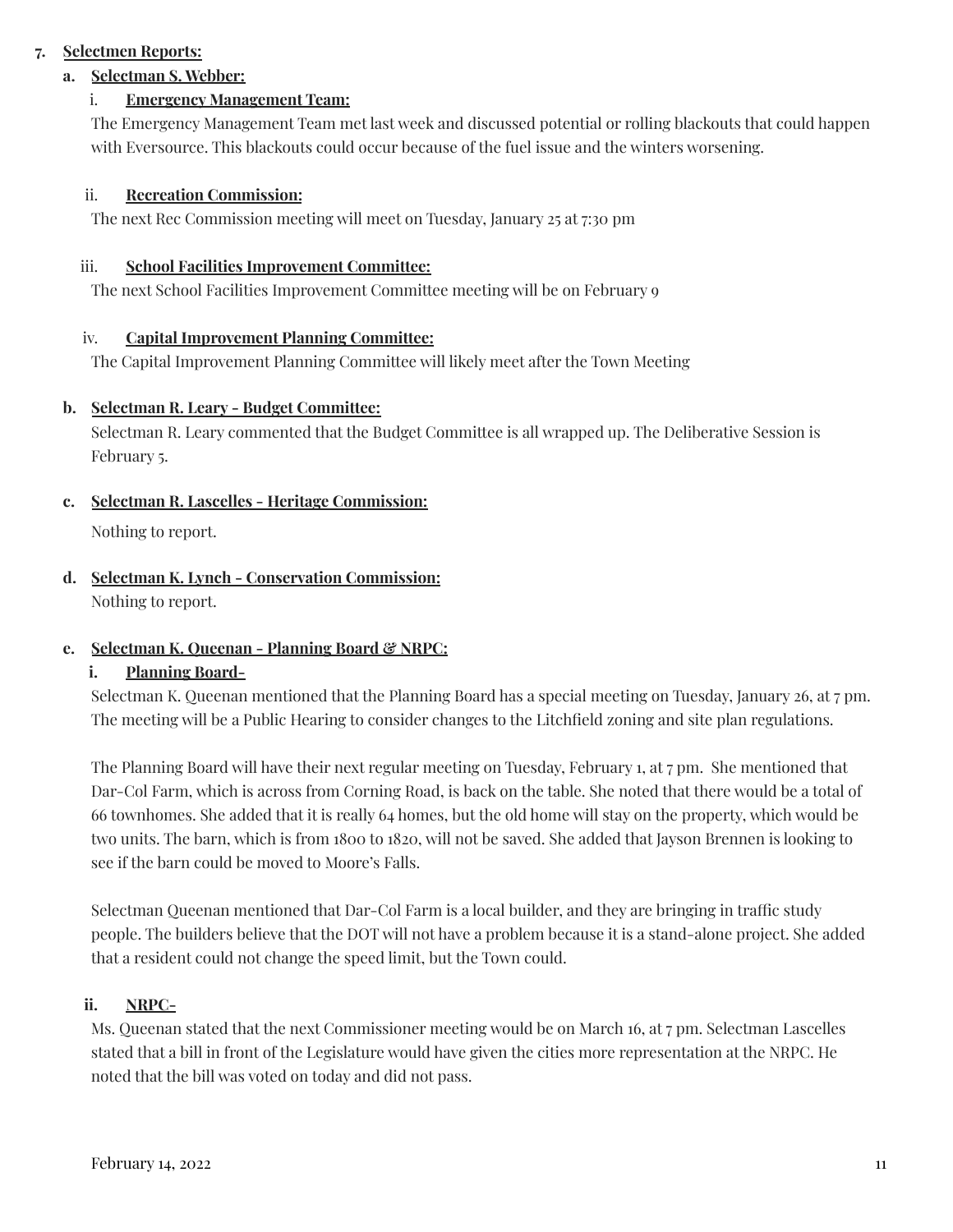### **8. Items Removed From Consent:**

**a.** None

### **9. Non-Public:**

Vice-Chairman Robert Leary mentioned that the Board would be entering Non-Public Session under RSA §91-A:3. II(a) - Dismissal, Promotion, or Compensation of Any Public Employee, and a second RSA §91-A:3 II(a) - Dismissal, Promotion or Compensation of Any Public Employee. He asked for a motion to enter Non-Public at 8:27 pm.

#### **Discussion:** None

**Motion:** (Selectman R. Lascelles / K. Lynch) So moved.

### **Roll Call:**

a. Selectman K. Queenan - Yes b. Selectman R. Leary - Yes c. Selectman R. Lascelles - Yes d. Selectman K. Lynch - Yes e. Selectman S. Webber - Yes **Vote:** (5-0-0) The motion carried.

### **8. Reconvene:**

| <b>Discussion:</b> | None                                                                                                    |
|--------------------|---------------------------------------------------------------------------------------------------------|
| <b>Motion:</b>     | (Selectman $\# \# \# \# \#$ /Selectman $\# \# \# \# \#$ ) motioned to adjourn the Non-Public Session at |
|                    | # $\pm$ ## pm.                                                                                          |
| Vote:              | $(5-0-0)$ The motion carried.                                                                           |

#### **9. Adjournment:**

# **Discussion:** None **Motion:** (Selectman ######/Selectman ######) motioned to adjourn the Public Session and seal the Non-Public minutes indefinitely because it was determined that divulgence of the information likely would adversely affect the reputation of any person other than a member of the Board at  $\#:\# \nexists m$ . **Vote:** (5-0-0) The motion carried.

Respectfully Submitted, Matthew Sullivan BOS Recording Secretary